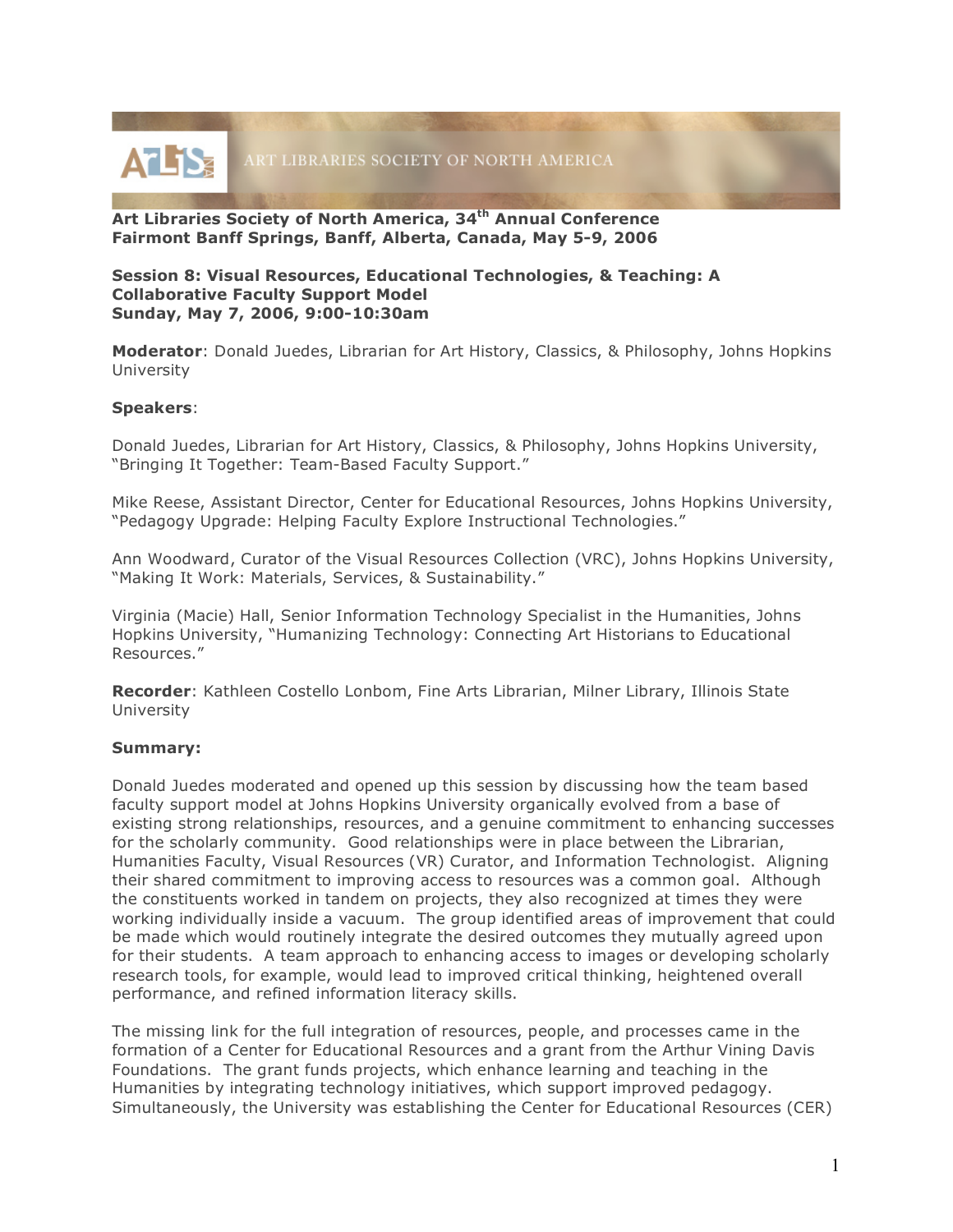and it was recognized that the Center would be an ideal group to administer the grant. The arrival of the CER brought new tools such as the course management system, WebCT, and new people, brimming with expertise, leading to an emergent model, which enhanced the relationships between all of the constituents. The group focused their energies on improving an introductory survey course, the History of European Art. Introducing WebCT into the course allowed for unlimited possibilities to integrate information resources: syllabi, course calendars, images available through their image review system (MDID), scholarly materials, electronic reserves, library tutorials, and more. The CER serves as a centralized support system that seamlessly enhances the work of the team, in part by increasing the awareness of the role each member plays. Members of the Faculty Support Team, whether, librarian, VR curator, Technology Specialist, or CER staff, recognize the importance of referral and acknowledge it as key to the team's success. The resulting collaborations and innovations have led the team to understand the expansive nature of the tools they have created that can be repurposed for other disciplines.

Mike Reese, Assistant Director CER, continued the panel discussion talking in more detail about the role of the Center at Johns Hopkins University. Since its inception five years ago, CER has partnered with faculty assisting with teaching strategies, crafting assignments, project work, and consultation. The CER, located in the library, is staffed with a range of individuals including PhDs, trainers, and instructional designers. CER staff members collaborate with librarians to co-facilitate learning and teaching events held, such as an ongoing lunch series, where topics might include "What Can Podcasting Do for You?" CER projects include initiating a teaching assistant orientation and training series, developing electronic in-class voting, created a multi-media lab for faculty, and developing a mobile computer classroom equipped with 10 laptop computers and a projector. CER activities follow a standard project management model, ADDIE—Analyze, Develop, Design, Implement, and Evaluate—which complements the collaborative approach already in place at the library.

Reese went on to discuss several educational resources and projects that his Center has developed in partnership with faculty, librarians, and information technologists. These include interactive map applications, a timeline creator, and use of a course management system. Details of these projects are available at http://www.cer.jhu.edu. One example that was particularly compelling was the interactive map program, which allowed faculty to pose digital field assignments to students as part of the course work. These assignments require students to apply the knowledge they learn in lecture. Students use the map tool to explore the Homewood campus, document their findings, and analyze their data. The interactive map application has also been used in a course on Cities and for the redesign of the Florence Map project that Macie Hall discussed later in the session. With the assistance of librarians, content for the map was drawn from a number of resources including government documents and special collections. Often, projects initiated by the CER also require images made available through the Visual Resources Collection.

The Visual Resources Collection (VRC) at the University has played an integral role in many of the current and ongoing projects developed by the Faculty Support Team, and Ann Woodward, Curator, detailed the background of her position, the collection, the multiple challenges posed to Visual Resource (VR) curators, and the differences between a VR curator's position and a librarian's position. First, Woodward discussed the position of VR curators, noting immediacy as a distinguishing factor, describing a two week turnaround time for a typical acquisition of an image for faculty, and at times one hour for a rush request. Although CER and Information Technology professionals do not find a short timeline out of the ordinary, it is somewhat unusual in library culture. A notable difference in VR is the lack of standardized cataloging, as no equivalent to Library of Congress exists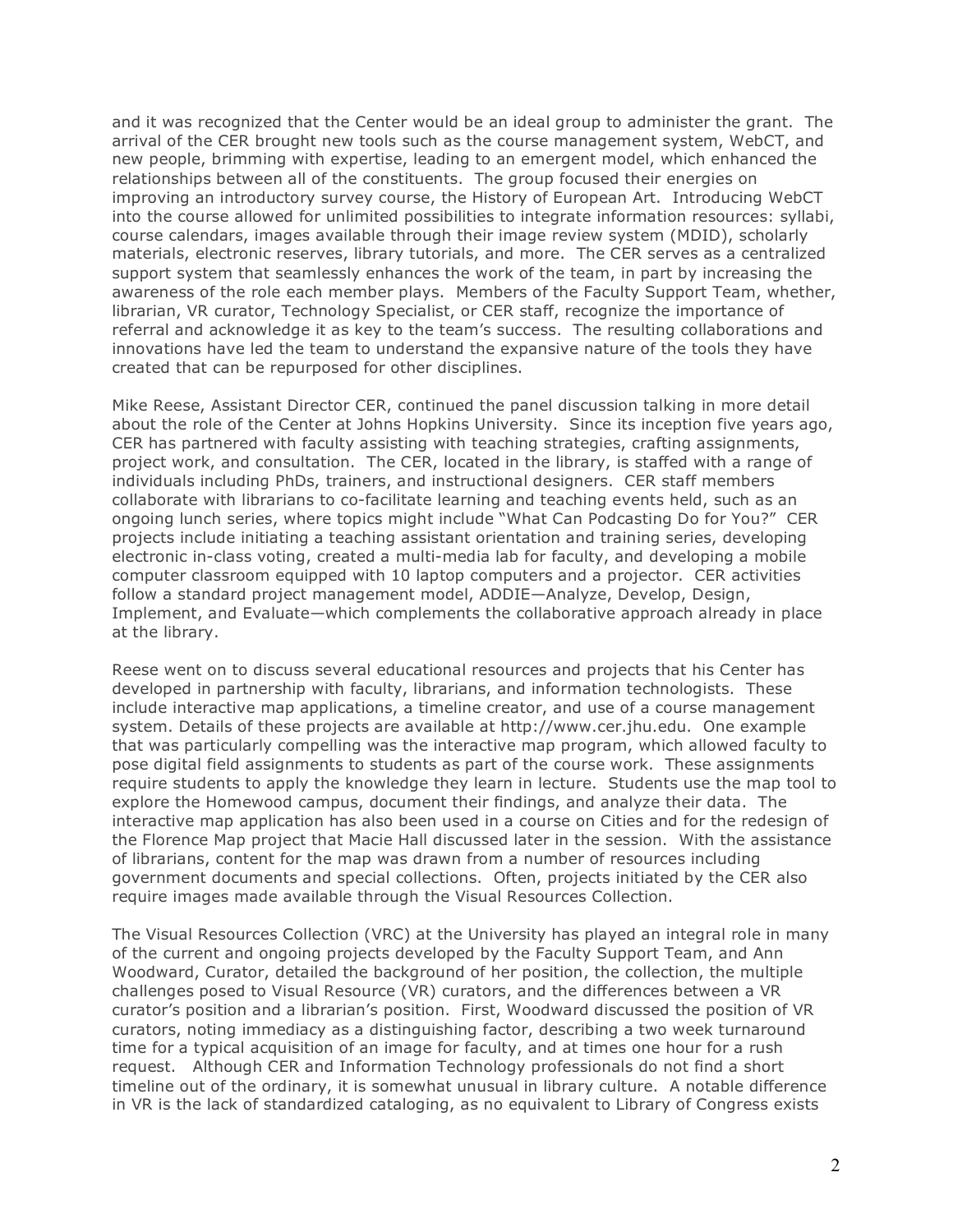for images, but there are changes coming as the Cataloging of Cultural Objects (CCO) will publish standards in print this summer describing descriptive cataloging and shared documentation. There is no established terminal degree for the VR curator, some having a MLS degree, others a MA in art history. Collection development is based primarily on course by course request, rather than a predetermined collection profile. Next, Woodward talked about the importance of sustainability in a digital environment, and how she has advocated for a centralized image collection. Ease of use is paramount for any image collection and a desired feature faculty often request is space to hold their personal collection of research images. The library at Johns Hopkins University hosts both ARTstor and an image collection mounted on the Madison Digital Image Database (MDID) giving faculty across campus a wide range of choices. VR and CER have worked together to lighten the training load, with VR staff assisting faculty and students with the images available through MDID, and CER and library staff coordinating training for ARTstor users. Finally, Woodward looked at the considerable role the library has played in the VR collection and the difference it has made in allowing the VR staff to fully support the faculty with needed resources. A collaborative success specifically discussed was the Hopkins Digital Library Program charged with developing the library's institutional repository. The VR center did not have a functional system for storing archival master digital files. Although the large files were not used for teaching purposes, they did need to be maintained as source files for derivatives to be used with MDID or PowerPoint. The library worked with the VR staff to develop a repository and provided the additional support of their metadata expert for metadata mapping. Woodward summarized the collegial team approach between colleagues at Johns Hopkins as a positive and productive environment.

Macie Hall, Senior Information Technology Specialist in the Humanities, discussed two major projects she has been involved with to further illustrate the collaborative nature of the faculty support model the team continues to develop. Hall began by reviewing the Arthur Vining Davis Foundations grant the CER received in 2001 and its targeted focus on the introductory course, History of European Art, taught by various faculty members over several semesters. As Juedes discussed at the beginning of the session, the support team was challenged to introduce students to inventive methods and tools that would enhance critical thinking skills, develop tools, increase access to resources, and package this concept in a way that was optimally transferable to other courses. Hall demonstrated how the team built these tools and methods into WebCT using the course management software as the central platform to host multiple functions. The selected survey course was taught by multiple faculty members that led the team to develop a menu from which professors could choose pieces of information such as library resources, image review, or practice quizzes. Juedes contributed material for the library resources menu that included library guides, links to the online catalog, strategies about searching for scholarly articles, library tutorials, and more. Hall worked with Woodward selecting and setting up MDID so the images could be used for both in class lectures and review of images outside of class. Graduate students were brought in to develop an illustrated glossary used in the class. This collaborative endeavor was started in 2002 and continues to be used today in the art history survey course it was designed for, and also has been re-purposed for other art history courses, and extends its function to include courses in other disciplines.

The second project Hall discussed was the Interactive Map of Florence developed in collaboration with a professor in the History of Art department, Stephen Campbell, who regularly teaches classes on the culture, art, and history of Florence in Renaissance Italy. Usually, humanities professors teach this type of course with an interdisciplinary approach that is difficult to capture in a single resource. Teaching and learning about the nature of the city and the context of the time involves looking across disciplines that tie into history, sociology, religion, and politics. Professor Campbell, new to Johns Hopkins University in